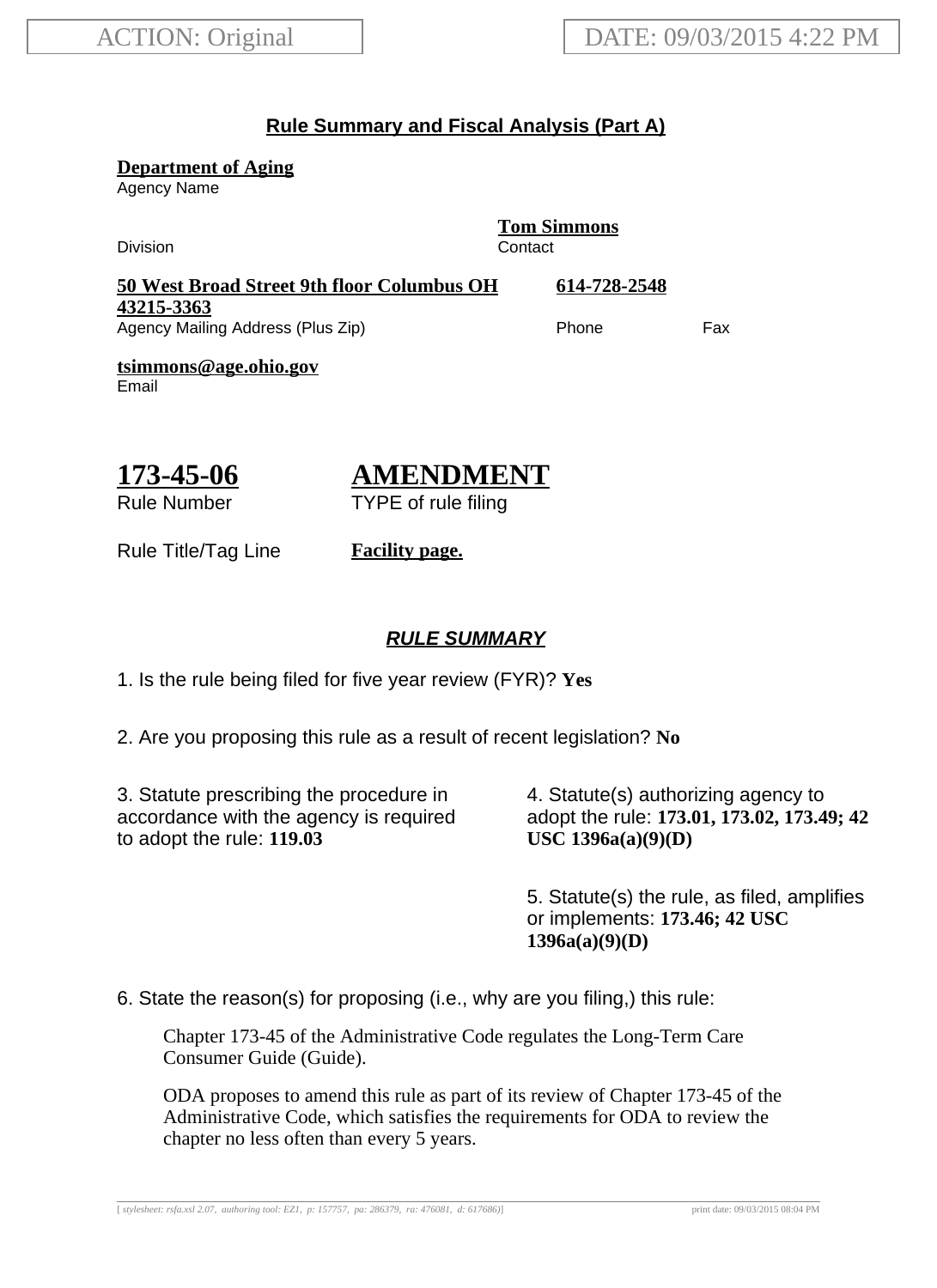7. If the rule is an AMENDMENT, then summarize the changes and the content of the proposed rule; If the rule type is RESCISSION, NEW or NO CHANGE, then summarize the content of the rule:

The rule requires ODA to publish a facility page for each Ohio nursing facility and residential care facility. The rule also determines what information ODA must publish on each facility page.

ODA proposes to prohibit the facility from updating information on the facility page if the information would conflict with information that ODA obtains from a state or federal government agency. If there is a need to update information that is reflected in a database or report from a state or federal government agency, the facility should report the need for an update to the government agency that owns the database or report.

ODA proposes to no longer require the publishing of private accreditation in the Guide because facilities have not been supplying ODA with private-accreditation information.

ODA also proposes to make non-substantive amendments to the rule.

8. If the rule incorporates a text or other material by reference and the agency claims the incorporation by reference is exempt from compliance with sections 121.71 to 121.74 of the Revised Code because the text or other material is **generally available** to persons who reasonably can be expected to be affected by the rule, provide an explanation of how the text or other material is generally available to those persons:

*This response left blank because filer specified online that the rule does not incorporate a text or other material by reference.*

9. If the rule incorporates a text or other material by reference, and it was **infeasible** for the agency to file the text or other material electronically, provide an explanation of why filing the text or other material electronically was infeasible:

*This response left blank because filer specified online that the rule does not incorporate a text or other material by reference.*

10. If the rule is being **rescinded** and incorporates a text or other material by reference, and it was **infeasible** for the agency to file the text or other material, provide an explanation of why filing the text or other material was infeasible: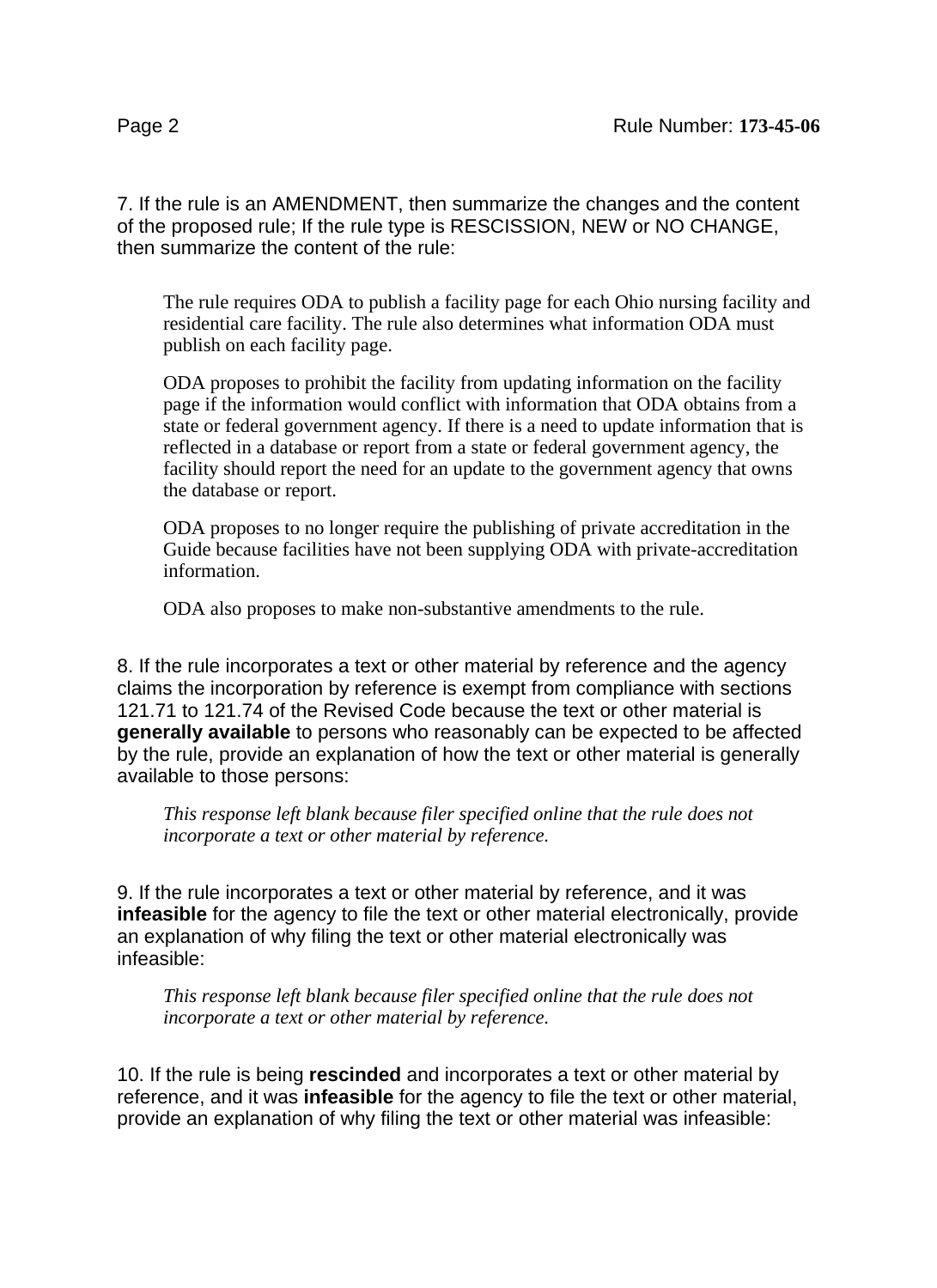*Not Applicable.*

11. If **revising** or **refiling** this rule, identify changes made from the previously filed version of this rule; if none, please state so. If applicable, indicate each specific paragraph of the rule that has been modified:

*Not Applicable.*

12. Five Year Review (FYR) Date: **9/3/2015**

(If the rule is not exempt and you answered NO to question No. 1, provide the scheduled review date. If you answered YES to No. 1, the review date for this rule is the filing date.)

NOTE: If the rule is not exempt at the time of final filing, two dates are required: the current review date plus a date not to exceed 5 years from the effective date for Amended rules or a date not to exceed 5 years from the review date for No Change rules.

## **FISCAL ANALYSIS**

13. Estimate the total amount by which this proposed rule would **increase / decrease** either **revenues / expenditures** for the agency during the current biennium (in dollars): Explain the net impact of the proposed changes to the budget of your agency/department.

This will have no impact on revenues or expenditures.

\$0.00

ODA anticipates that the proposed amendment to the rule would have no impact upon the biennial budget that the Ohio General Assembly established for ODA in H.B.62 (131st G.A.).

14. Identify the appropriation (by line item etc.) that authorizes each expenditure necessitated by the proposed rule:

5K90-490-613 Long-Term Care Consumer Guide.

15. Provide a summary of the estimated cost of compliance with the rule to all directly affected persons. When appropriate, please include the source for your information/estimated costs, e.g. industry, CFR, internal/agency:

ODA estimates that the cost of compliance associated with the adoption of the